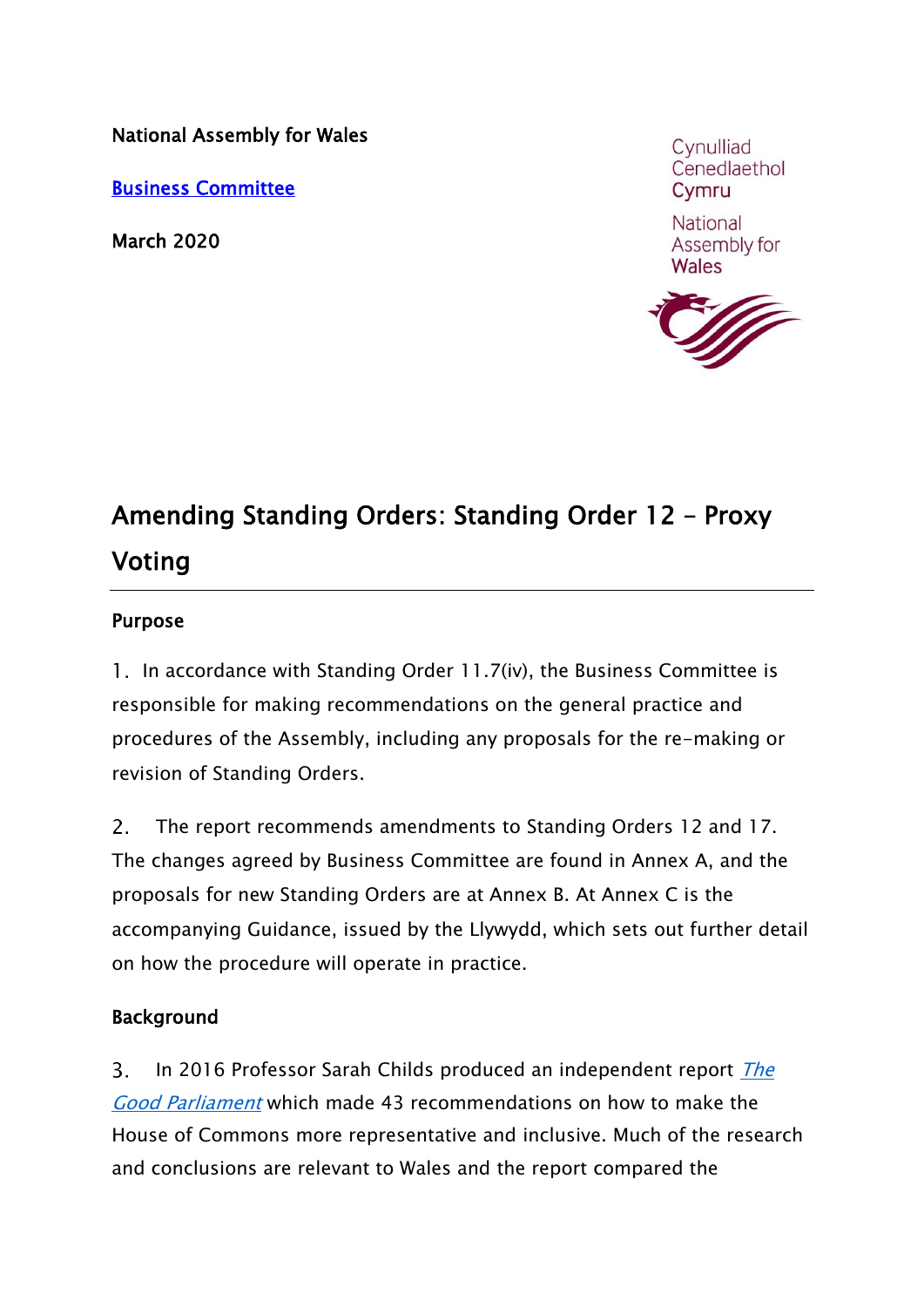Assembly's maternity and paternity leave provision against other parliaments. It identified that Wales does not have a formal process; arrangements are instead made between the individual member and their parties.

 $4<sub>1</sub>$ On 28 January 2019 the House of Commons unanimously decided to introduce a proxy voting scheme for MPs who are new parents. The temporary Standing Order lapses automatically upon the expiry of the scheme (originally 12 months) and the motion directed the Procedure Committee to review arrangements within this time. On 16 January 2020, due to the General Election, a six month extension was approved to give the Procedure Committee until the summer recess to complete its review of arrangements and report to the House.

 $5<sub>1</sub>$ Some other Westminster-model parliaments also have provisions for proxy voting, including the lower houses in both Australia and New Zealand. Like the House of Commons, proxy voting arrangements in these parliaments are limited to parental absence.

## Developments in the Assembly

 $6.$ In November 2019, the Business Committee agreed to look at introducing proxy voting in the Assembly in two stages. Firstly, to consider implementing it for parental leave only, and secondly to look at the possibility of extending it to long-term illness and other caring responsibilities, after the House of Commons have reviewed their scheme. The Llywydd wrote to all Assembly Members inviting comments both on implementing a scheme for parental leave in the first instance, and also about the question of wider eligibility for proxy voting in the longer term.

 $7<sub>1</sub>$ In January 2020, Business Managers agreed in principle to introduce a proxy voting scheme for parental leave on a trial basis until the end of the fifth Assembly, and at their meeting of 3 March 2020 agreed the Standing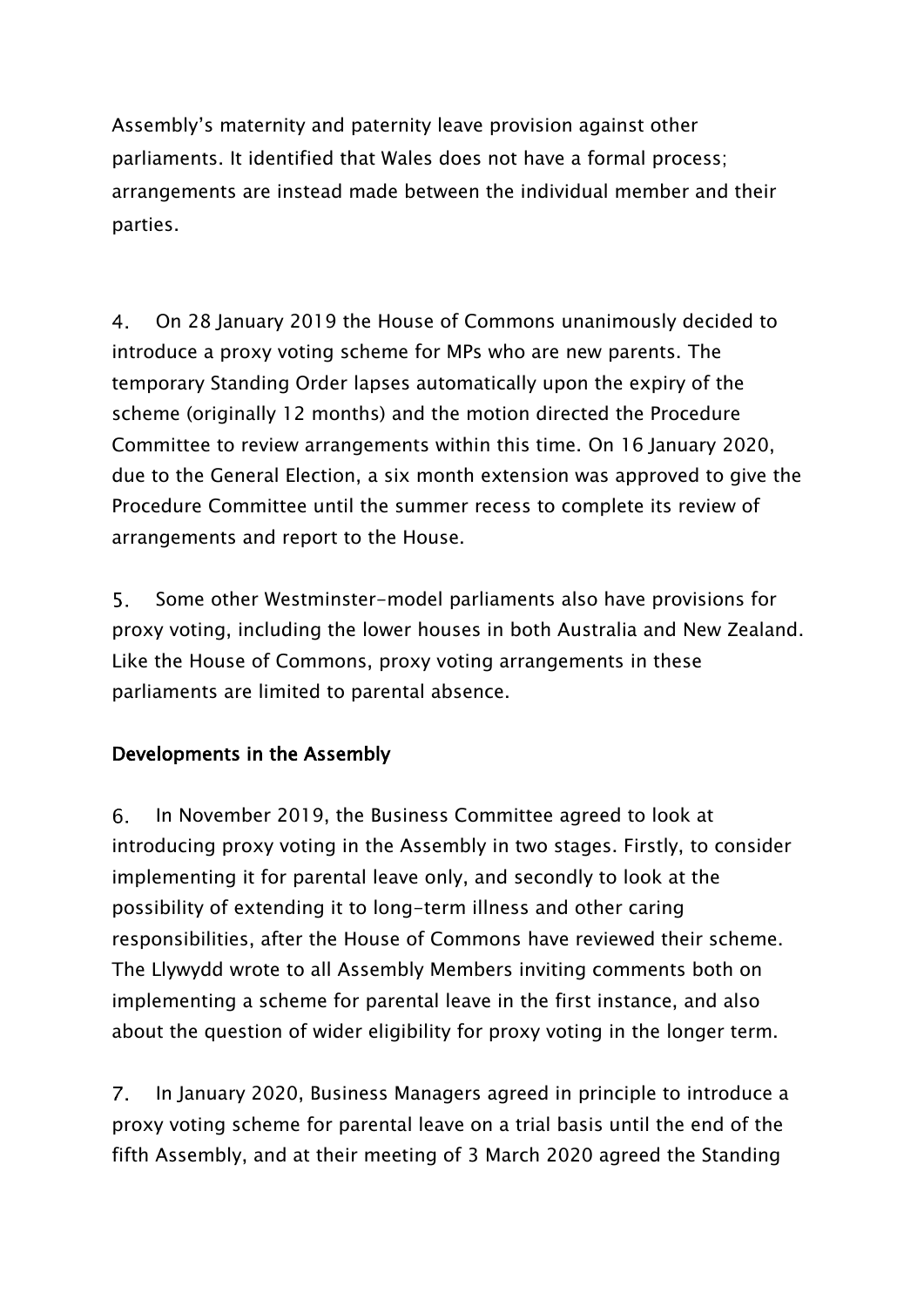Order changes proposed in this report, and the Guidance to accompany the changes.

# Proposals for Changes to Standing Orders

## Voting by Proxy for parental leave

8. The proposed new Standing Order 12.41A introduces a proxy voting procedure in the Assembly for Members who are absent from the Assembly for reasons of childbirth, care of an infant or child as a result of a new adoption or surrogacy arrangement, or who have suffered a miscarriage or stillbirth.

 $9<sub>1</sub>$ The scheme is not compulsory and qualifying Members are free to continue to vote in person or use any other informal pairing arrangements available to them.

10. It is proposed that new Standing Orders 12.41A - 12.41H (and the consequential changes to Standing Orders 12.41 and 17.48) cease to have effect on 6 April 2021, the end of the Fifth Assembly. Business Managers agreed to introduce a scheme for a trial period, and it will be for any successor Business Committee to determine whether they wish to review or extend the scheme beyond that date.

## **Eligibility**

Under proposed Standing Order 12.41E, a proxy vote may only be cast if the Llywydd has deemed the absent Member is eligible. The eligibility criteria can be found at paragraphs 1-4 of the Guidance at Annex C.

## Maximum Durations

12. The maximum durations of the scheme are set out in paragraphs 5-9 of the Guidance. They are the same as those applied in the House of Commons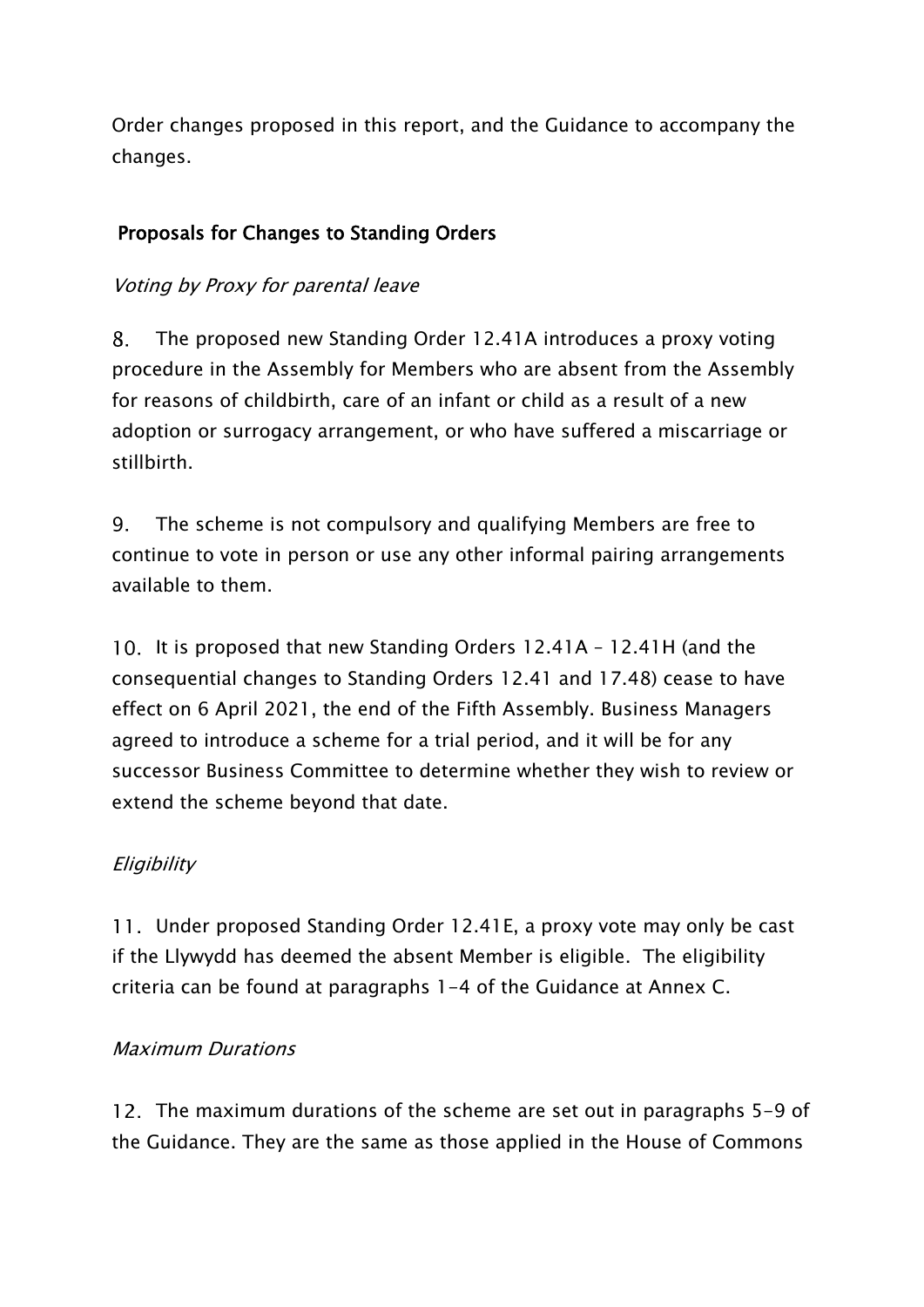procedure and are based on the legal definitions of 'ordinary maternity leave' and 'statutory paternity leave'.

## Scope of the procedure

13. In accordance with proposed new Standing Orders 12.41A-G, a proxy voting procedure will be available for all types of votes in Plenary or a Committee of the Whole Assembly, except for votes where legislation requires a resolution or motion to be passed on a vote in which the number of Members voting in favour if not less than two-thirds of the total number of Assembly seats (Standing Order 12.41C).

14. Whilst there are no legal barriers or limits to a proxy voting procedure on any votes in the Assembly, this restriction is consistent with practice elsewhere – notably the House of Commons and the Australian House of Representatives. Both of which exempt votes by proxy for motions which require either the support of two thirds of all Members or more than half of all Members (respectively, votes under the Fixed Term Parliament Act, and on the third reading of a bill which proposes an alteration of the Constitution).

15. The proposed new Standing Order 12.41D states that a proxy vote must not count towards the numbers for quorum; again, this is consistent with practice elsewhere.

## Guidance

16. The proposed Standing Order 12.41G directs the Llywydd, having consulted the Business Committee, to issue written guidance to Members on the operation of the proxy voting procedure. That guidance can be found at Annex B and covers practical and procedural arrangements such as eligibility, maximum durations, designation of a proxy, publishing and varying the arrangement, and principles for exercising the proxy vote. It gives the Llywydd discretion to determine compliance with the scheme in the event of any ambiguity.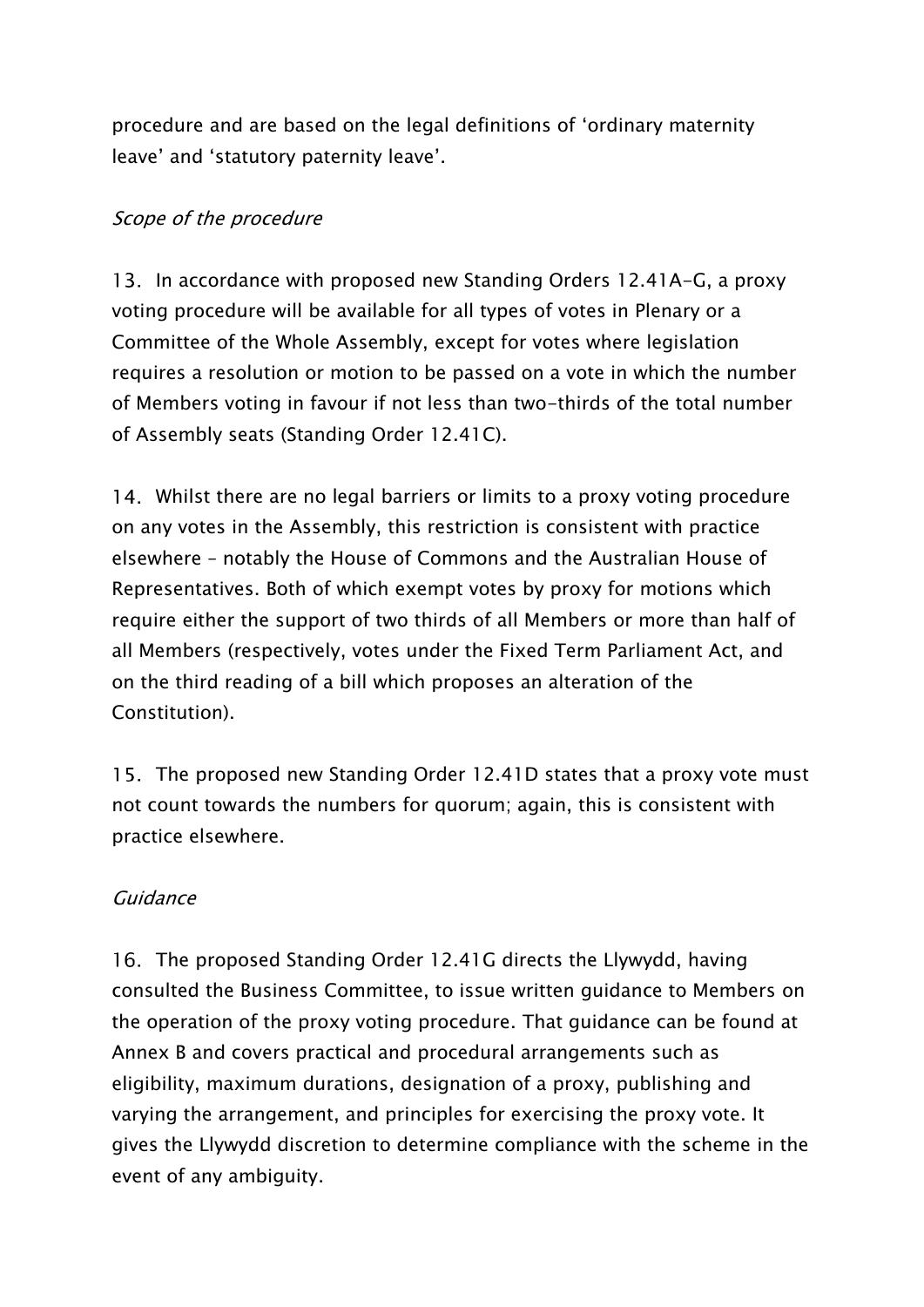## Consequential amendments

17. The consequential change to Standing Orders 12.41 enables the proxy voting procedure to over-ride the general requirement Members to vote in person in Plenary. The change to Standing Order SO17.48 enables a Member to represent more than one committee member when voting in a Committee of the Whole Assembly, where the proxy voting procedure applies.

## Action

18. The Business Committee formally agreed the changes to Standing Orders on 3 March 2020 and the Assembly is invited to approve the proposals at Annex B.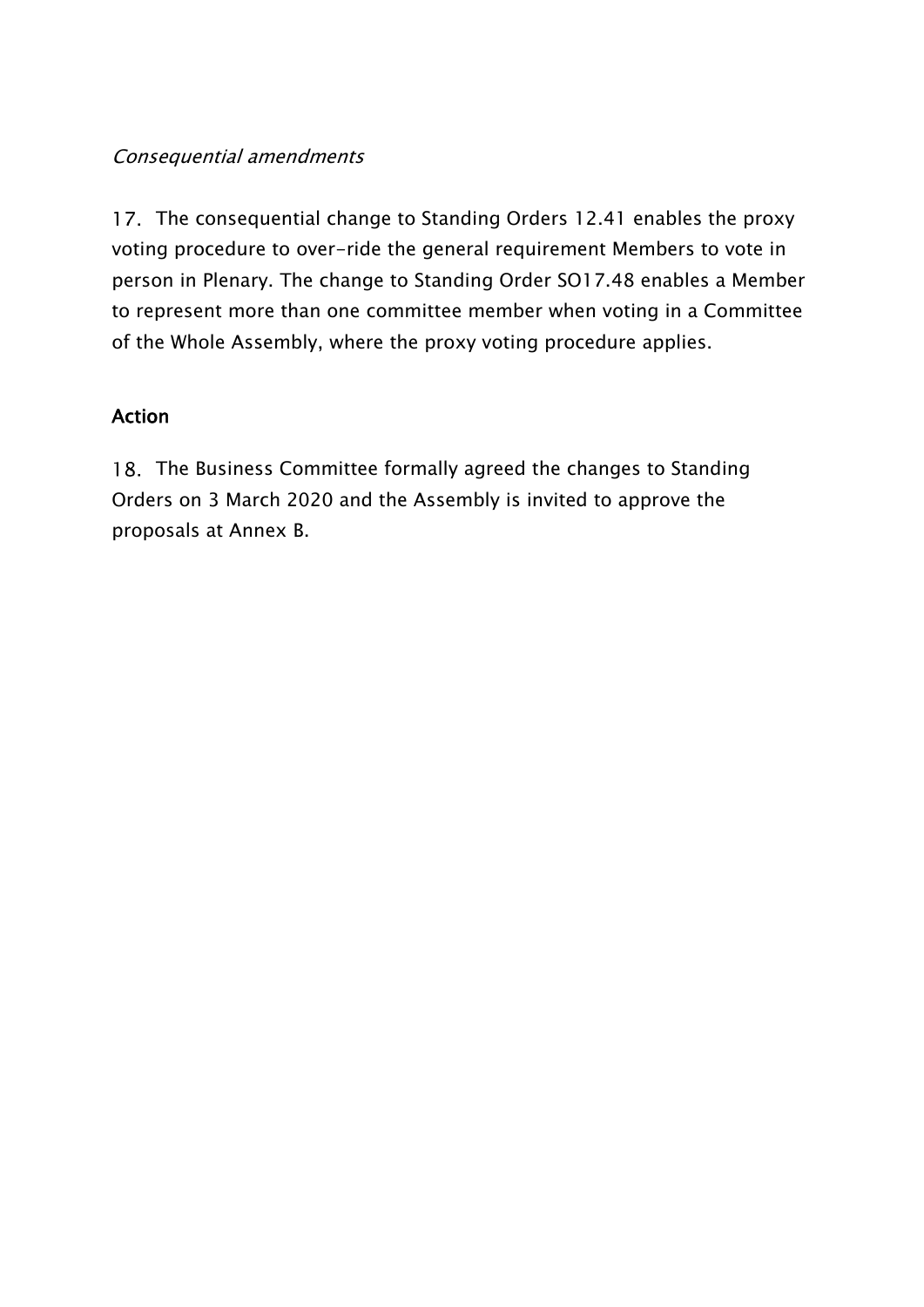## Annex A

|  | <b>STANDING ORDER 12 - Business in Plenary Meetings</b> |  |
|--|---------------------------------------------------------|--|
|  | <b>Decisions on Motions and Amendments</b>              |  |
|  | Cubingt to Ctanding Orders 12 41A II Mombors music      |  |

# Annex A – Proposed Standing Order changes

|       | <b>Decisions on Motions and Amendments</b>                                                                               |                                                                                                                                                       |
|-------|--------------------------------------------------------------------------------------------------------------------------|-------------------------------------------------------------------------------------------------------------------------------------------------------|
| 12.41 | Subject to Standing Orders 12.41A-H, Members must cast<br>their votes individually and in person (but are not obliged to | <b>Amend Standing Order temporarily</b>                                                                                                               |
|       | vote).                                                                                                                   | Standing Orders 12.41A-H remove<br>the need for Members eligible to<br>vote by proxy to be present in<br>person.                                      |
|       |                                                                                                                          | The temporary amendment to<br>Standing Order 12.41 will cease to<br>have effect at the same time as<br>Standing Orders 12.41A-H (6 April<br>$2021$ ). |
|       | <b>STANDING ORDER 17 - Operation of Committees</b>                                                                       |                                                                                                                                                       |
|       | <b>Substitutions at Meetings</b>                                                                                         |                                                                                                                                                       |
| 17.48 | A committee member who has given advance notice to the<br>chair may be represented at a meeting, or a part of a meeting, | <b>Amend Standing Order temporarily</b>                                                                                                               |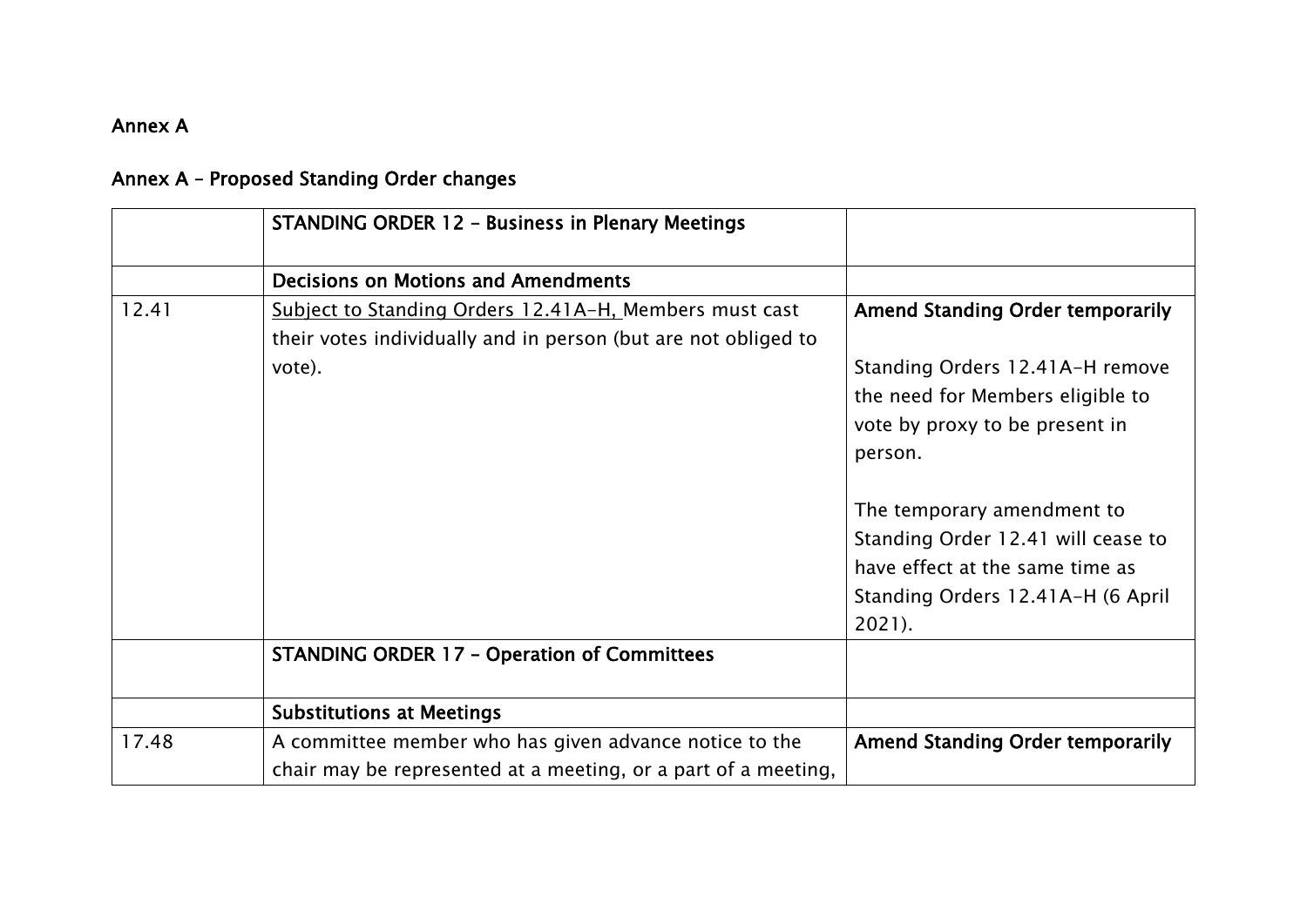| by another Member from the same political group who has        | Standing Orders 12.41A-H allow a   |
|----------------------------------------------------------------|------------------------------------|
| been identified in advance. The nominated representative may   | Member nominated as proxy to       |
| participate in the meeting of the committee in all respects as | represent (cast a vote for) both   |
| if he or she were a member of it. Subject to Standing Orders   | themselves and the absent Member   |
| 12.41A-H for a Committee of the Whole Assembly, nNo            | at a Committee of the Whole        |
| Member may represent more than one committee member at         | Assembly meeting, which is         |
| a meeting.                                                     | otherwise not possible under       |
|                                                                | SO17.48 as drafted.                |
|                                                                |                                    |
|                                                                | The temporary amendment to         |
|                                                                | Standing Order 17.48 will cease to |
|                                                                | have effect at the same time as    |
|                                                                | Standing Orders 12.41A-H (6 April  |
|                                                                | $2021$ ).                          |
|                                                                |                                    |

|        | STANDING ORDER 12 - Voting by proxy for parental leave       | New Temporary sub-heading          |
|--------|--------------------------------------------------------------|------------------------------------|
| 12.41A | A Member may, by reason of absence from the Assembly for     | New temporary Standing Order       |
|        | parental leave, arrange for their vote to be cast by another |                                    |
|        | Member acting as a proxy (a proxy vote).                     | This temporary Standing Order will |
|        |                                                              | cease to have effect on 6 April    |
|        |                                                              | 2021.                              |
| 12.41B | Subject to Standing Order 12.41C, a proxy vote may be cast   | New temporary Standing Order       |
|        | on all business in Plenary (including secret ballots under   |                                    |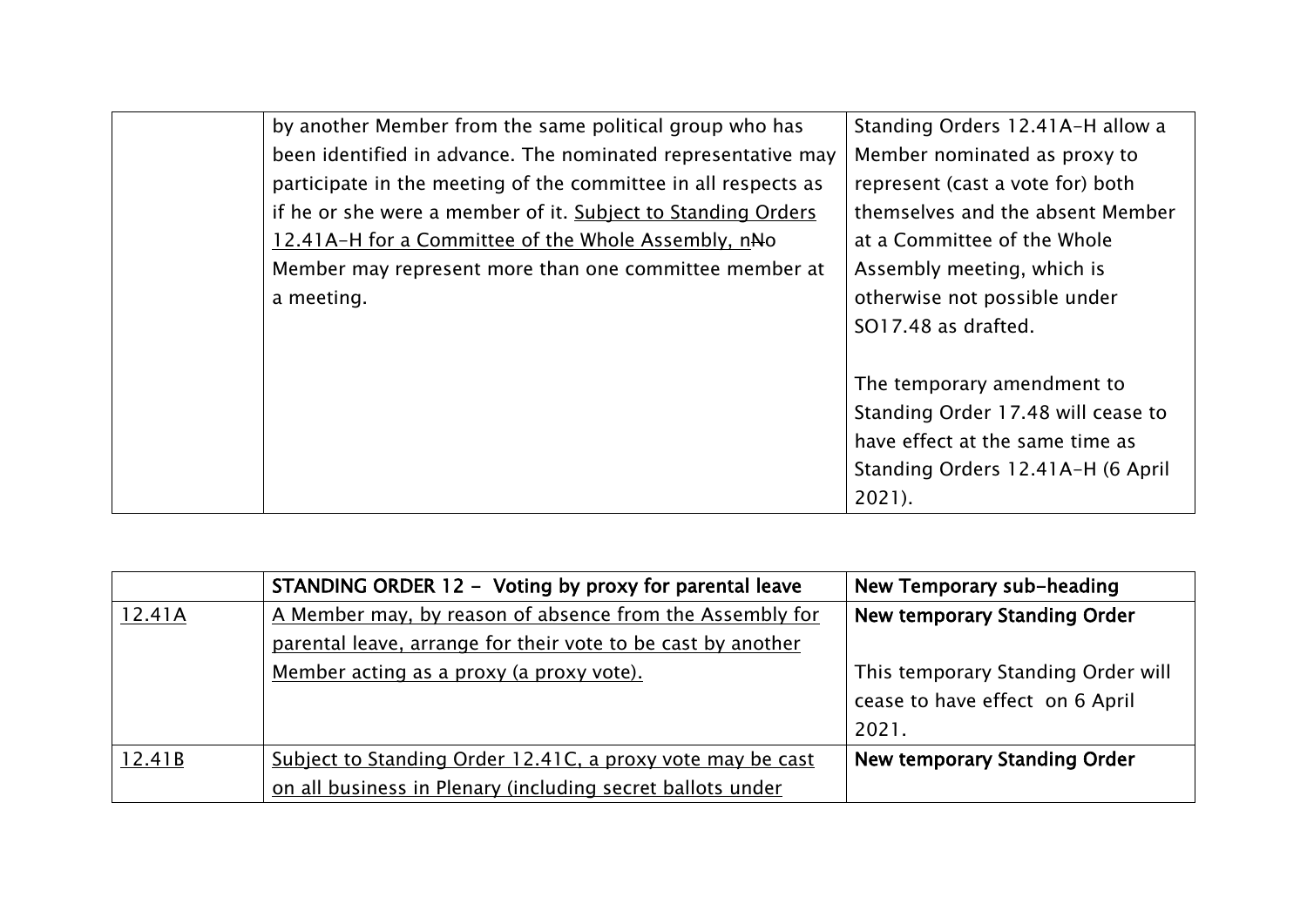|        | Standing Order 6 and Standing Order 17) and a Committee of       | This temporary Standing Order will  |
|--------|------------------------------------------------------------------|-------------------------------------|
|        | the Whole Assembly.                                              | cease to have effect on 6 April     |
|        |                                                                  | 2021.                               |
| 12.41C | No proxy vote may be cast where legislation requires a           | <b>New temporary Standing Order</b> |
|        | resolution or motion to be passed on a vote in which the         |                                     |
|        | <u>number of Members voting in favour of it is at least two-</u> | This temporary Standing Order will  |
|        | thirds of the total number of Assembly seats.                    | cease to have effect on 6 April     |
|        |                                                                  | 2021.                               |
| 12.41D | A proxy vote must not count towards the numbers                  | <b>New temporary Standing Order</b> |
|        | participating in a vote for the purposes of Standing Order       |                                     |
|        | 12.46.                                                           | This temporary Standing Order will  |
|        |                                                                  | cease to have effect on 6 April     |
|        |                                                                  | 2021.                               |
| 12.41E | A proxy vote may be cast only if the Presiding Officer has       | <b>New temporary Standing Order</b> |
|        | certified that the Member for whom the vote is to be cast is     |                                     |
|        | eligible under the terms of Standing Order 12.41A.               | This temporary Standing Order will  |
|        |                                                                  | cease to have effect on 6 April     |
|        |                                                                  | 2021.                               |
| 12.41F | A vote cast by a proxy must be clearly indicated as such in the  | New temporary Standing Order        |
|        | report of plenary proceedings or minutes of the Committee of     |                                     |
|        | the Whole Assembly.                                              | This temporary Standing Order will  |
|        |                                                                  | cease to have effect on 6 April     |
|        |                                                                  | 2021.                               |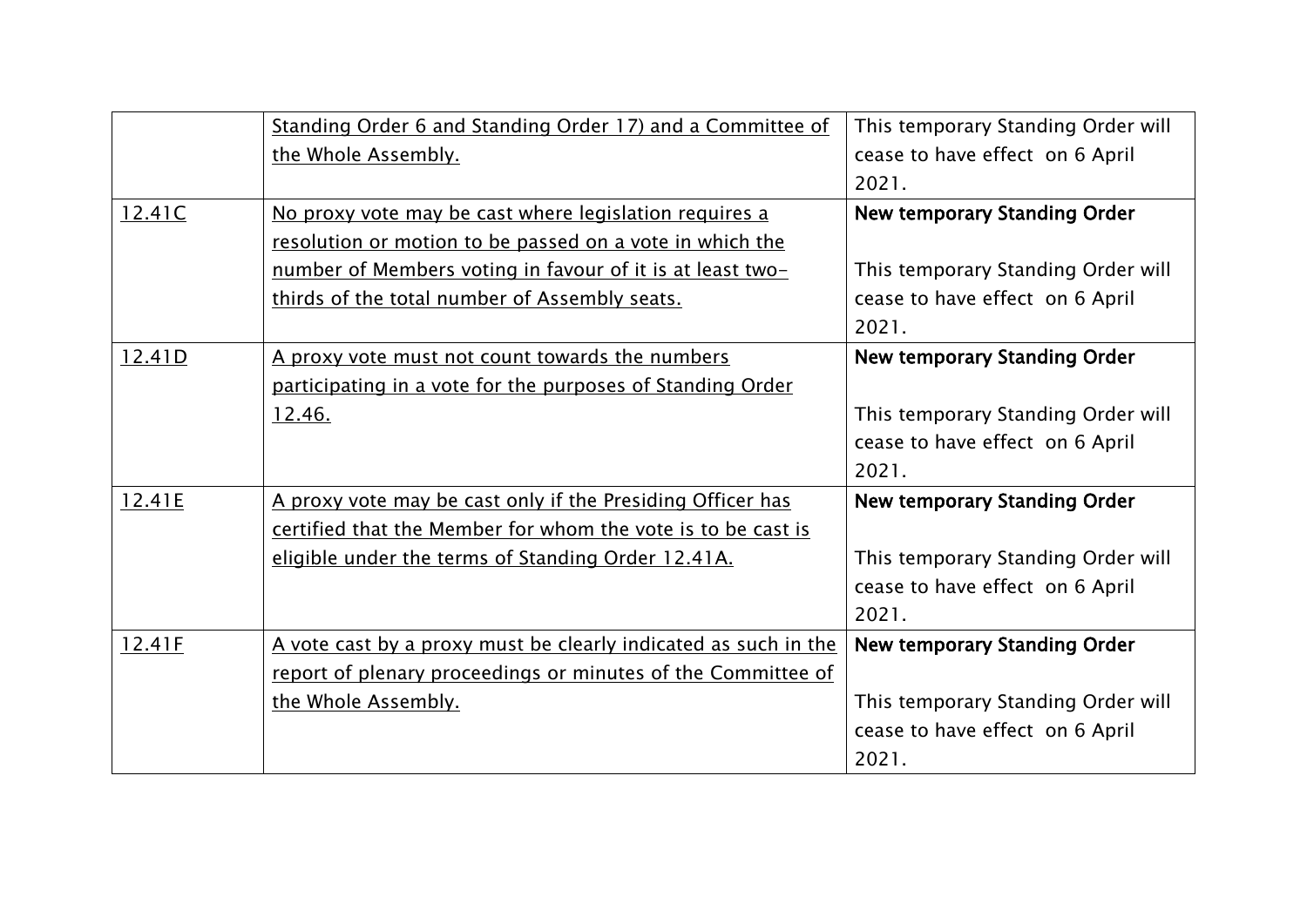| 12.41G | The Presiding Officer, having consulted the Business          | New temporary Standing Order       |
|--------|---------------------------------------------------------------|------------------------------------|
|        | Committee, must issue written quidance to Members under       |                                    |
|        | Standing Order 6.17 on the operation of voting by proxy for   | This temporary Standing Order will |
|        | parental leave.                                               | cease to have effect on 6 April    |
|        |                                                               | 2021.                              |
| 12.41H | Standing Orders 12.41A - 12.41H, and the references to them   | New temporary Standing Order       |
|        |                                                               |                                    |
|        | in Standing Orders 12.41 and 17.48, will cease to have effect |                                    |
|        | on 6 April 2021.                                              | This temporary Standing Order will |
|        |                                                               | cease to have effect on 6 April    |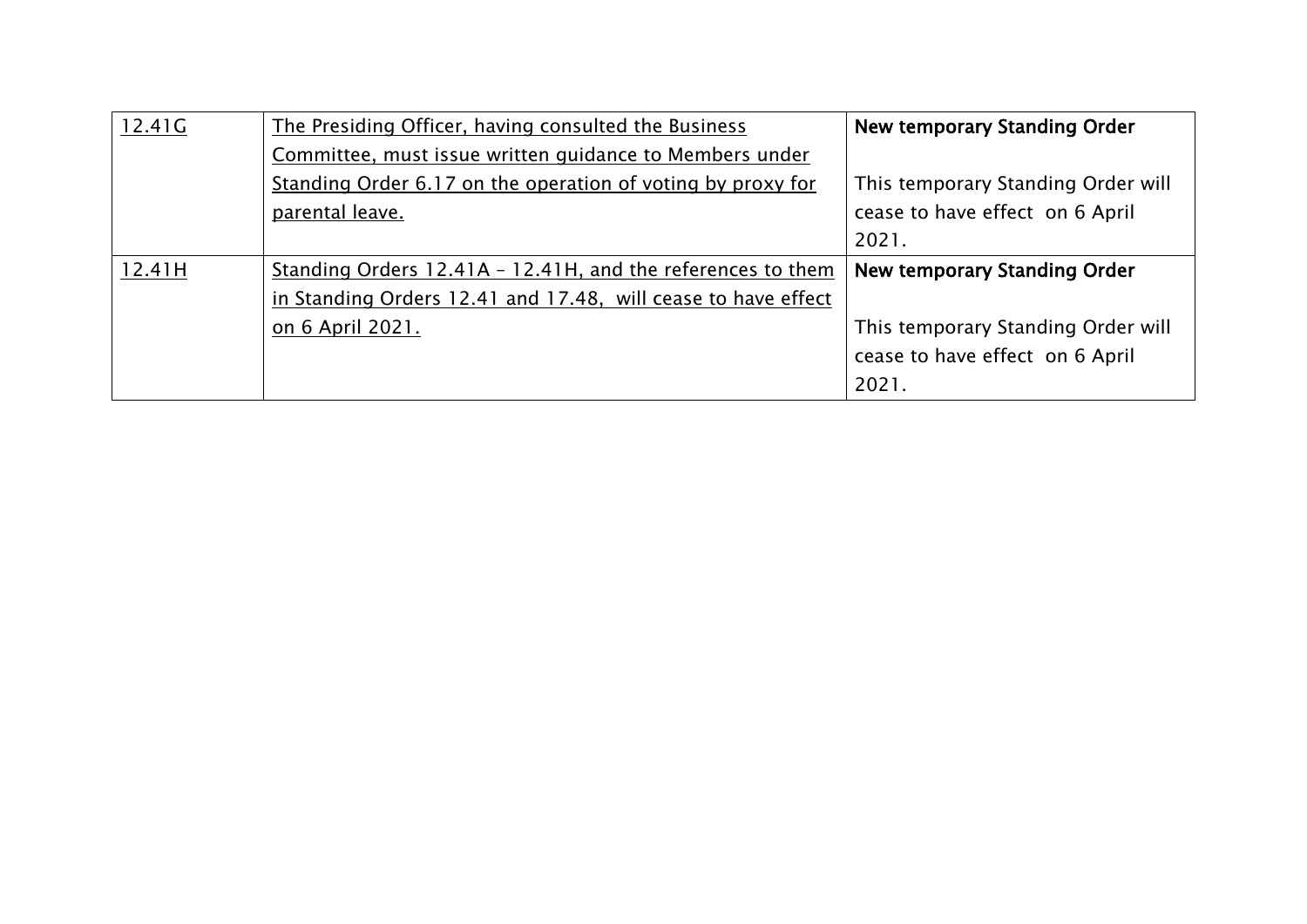### Annex B

## STANDING ORDER 12 – Business in Plenary Meetings

#### Decisions on Motions and Amendments

12.41 Subject to Standing Orders 12.41A-H, Members must cast their votes individually and in person (but are not obliged to vote).

#### STANDING ORDER 17 – Operation of Committees

#### Substitutions at Meetings

17.48 A committee member who has given advance notice to the chair may be represented at a meeting, or a part of a meeting, by another Member from the same political group who has been identified in advance. The nominated representative may participate in the meeting of the committee in all respects as if he or she were a member of it. Subject to Standing Orders 12.41A-H for a Committee of the Whole Assembly, no Member may represent more than one committee member at a meeting.

#### STANDING ORDER 12 – Business in Plenary Meetings

#### Voting by proxy for parental leave

- 12.14A A Member may, by reason of absence from the Assembly for parental leave, arrange for their vote to be cast by another Member acting as a proxy (a proxy vote).
- 12.41B Subject to Standing Order 12.41C, a proxy vote may be cast on all business in Plenary (including secret ballots under Standing Order 6 and Standing Order 17) and a Committee of the Whole Assembly.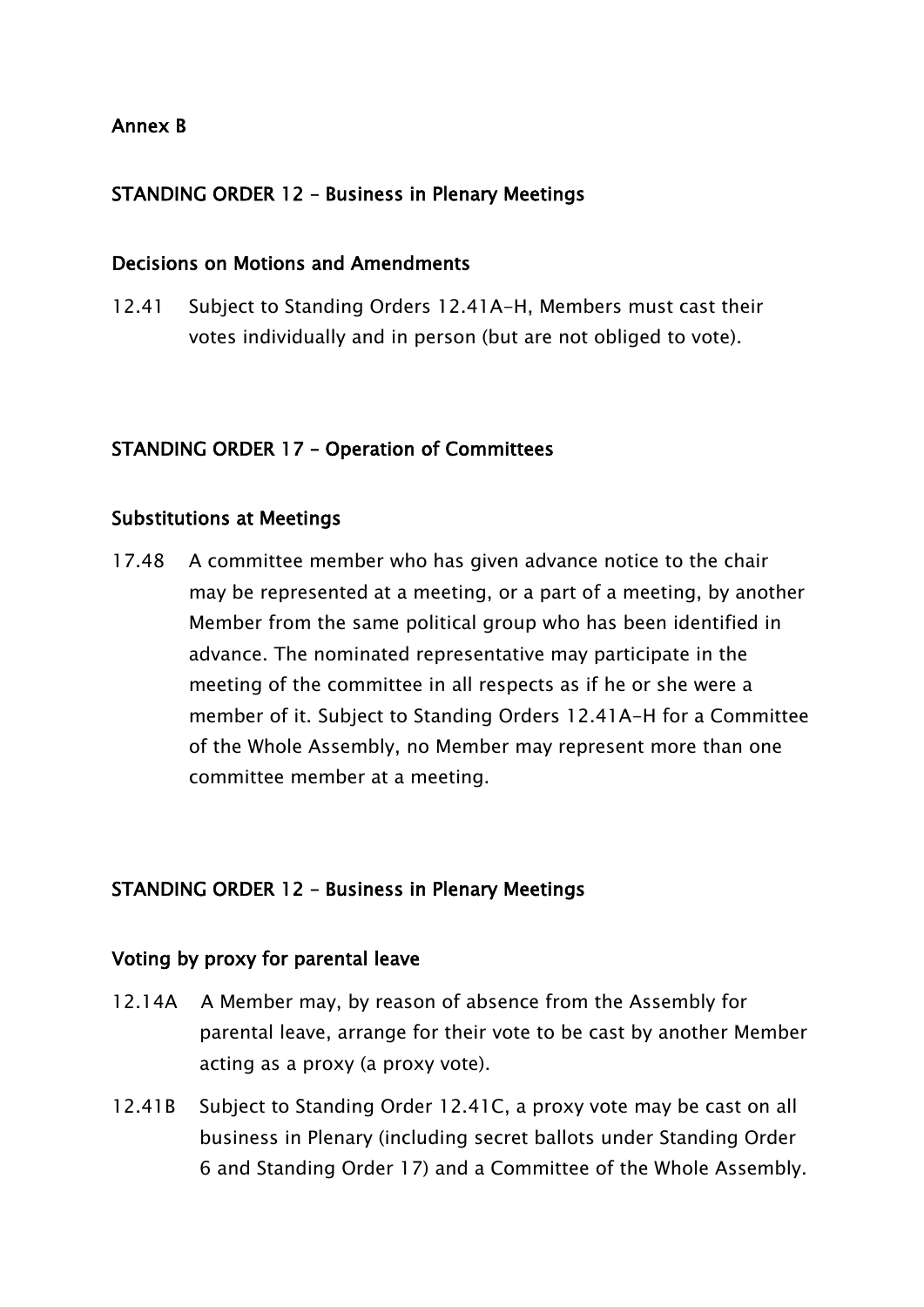- 12.41C No proxy vote may be cast where legislation requires a resolution or motion to be passed on a vote in which the number of Members voting in favour of it is at least two-thirds of the total number of Assembly seats.
- 12.41D A proxy vote must not count towards the numbers participating in a vote for the purposes of Standing Order 12.46.
- 12.41E A proxy vote may be cast only if the Presiding Officer has certified that the Member for whom the vote is to be cast is eligible under the terms of Standing Order 12.41A.
- 12.41F A vote cast by a proxy must be clearly indicated as such in the report of plenary proceedings or minutes of the Committee of the Whole Assembly.
- 12.41G The Presiding Officer, having consulted the Business Committee, must issue written guidance to Members under Standing Order 6.17 on the operation of voting by proxy for parental leave.
- 12.41H Standing Orders 12.41A 12.41H, and the references to them in Standing Orders 12.41 and 17.48, will cease to have effect on 6 April 2021.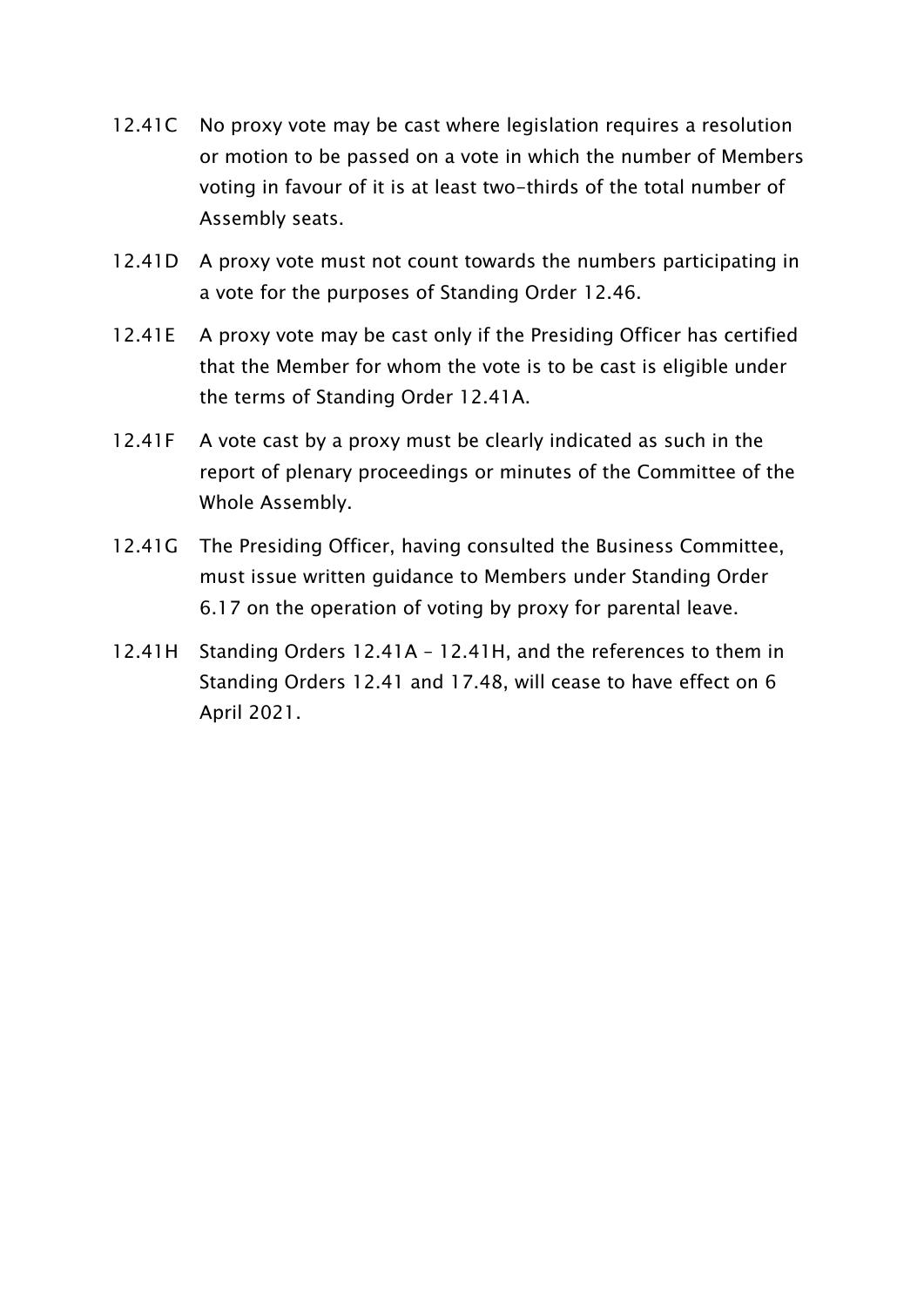# Annex C

# Guidance issued by the Llywydd under Standing Order 12A.2

# A. Eligibility

- 1. Proxy voting is available to Members who are absent from the Assembly for reasons of childbirth, care of an infant or child as a result of a new adoption or surrogacy arrangement, or who have suffered a miscarriage or stillbirth.
- 2. A Member must demonstrate eligibility for the scheme by notifying the Llywydd of their intention to take parental leave, and providing any additional documentation or forms of notification that the Llywydd deems appropriate.
- 3. The scheme is not compulsory and Members are free to vote in person or use any other informal pairings available to them.
- 4. In the event of any ambiguity, the Llywydd will use his or her discretion to determine compliance with the proxy voting scheme.

# B. Duration

- 5. The maximum duration of the dispensation to vote by proxy is:
	- six months for the biological mother of a baby; the primary or single adopter of a baby or child; or the primary or single carer of a baby or child in a surrogacy arrangement; and
	- two weeks for the biological father or the partner of the person giving birth who has parental responsibility for the child; the second adopter of a baby or child; or the secondary carer of a baby or child in a surrogacy arrangement.
- 6. Subject to the Llywydd's discretion, any period of proxy voting taken by the biological mother of a baby; the primary or single adopter; or primary or single carer in the case of a surrogacy arrangement must normally start at or before the relevant date (the due date, adoption date, or surrogacy date) and should be taken as a continuous period.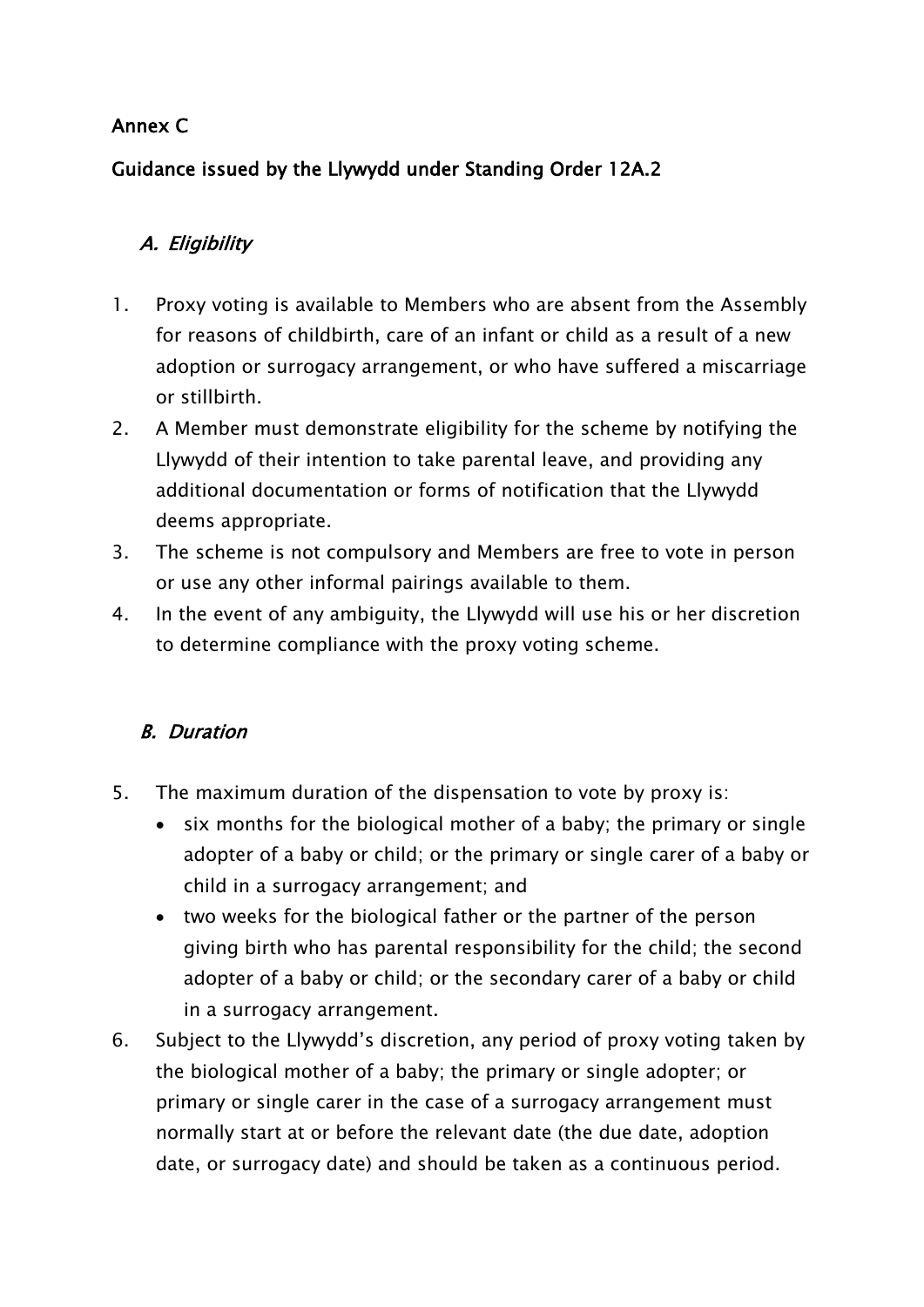That period may be of up to a maximum of six months, including periods when the Assembly is in recess or dissolved.

- 7. Any period of proxy voting taken by the biological father or the partner of the person giving birth who has parental responsibility for the child; the second adopter; or the secondary carer in a surrogacy arrangement must be taken in one continuous period of up to two weeks and must end within 56 days of a child's birth or placement for adoption.
- 8. A Member must specify in writing to the Llywydd the dates on which the absence will begin and end, subject to the maximum durations permitted (paragraphs 6 and 7). During that period the Member is entitled to cast a vote by proxy.
- 9. The Llywydd's discretion will be used to determine eligibility and maximum durations for proxy voting when Members or their partners have suffered a miscarriage or stillbirth. In determining such factors, the Llywydd will be mindful of statutory entitlements.

# C. Designation of a proxy

- 10. When specifying the dates of absence, the Member eligible for proxy voting must name the Member who has agreed to carry out their proxy vote, thereby vouching that an agreement has been entered into.
- 11. A Member is free to choose any other Member to carry out their proxy vote, subject to the agreement of the other Member and notification to the Llywydd.

## D. Publishing the arrangement

- 12. On receipt of this information, and once the Llywydd has determined compliance, the Llywydd will lay a certificate setting out the name of the Member nominated as proxy and the start and end dates.
- 13. The 'votes summary' for each Plenary or Committee of the Whole Assembly meeting will note that a proxy vote has been cast by listing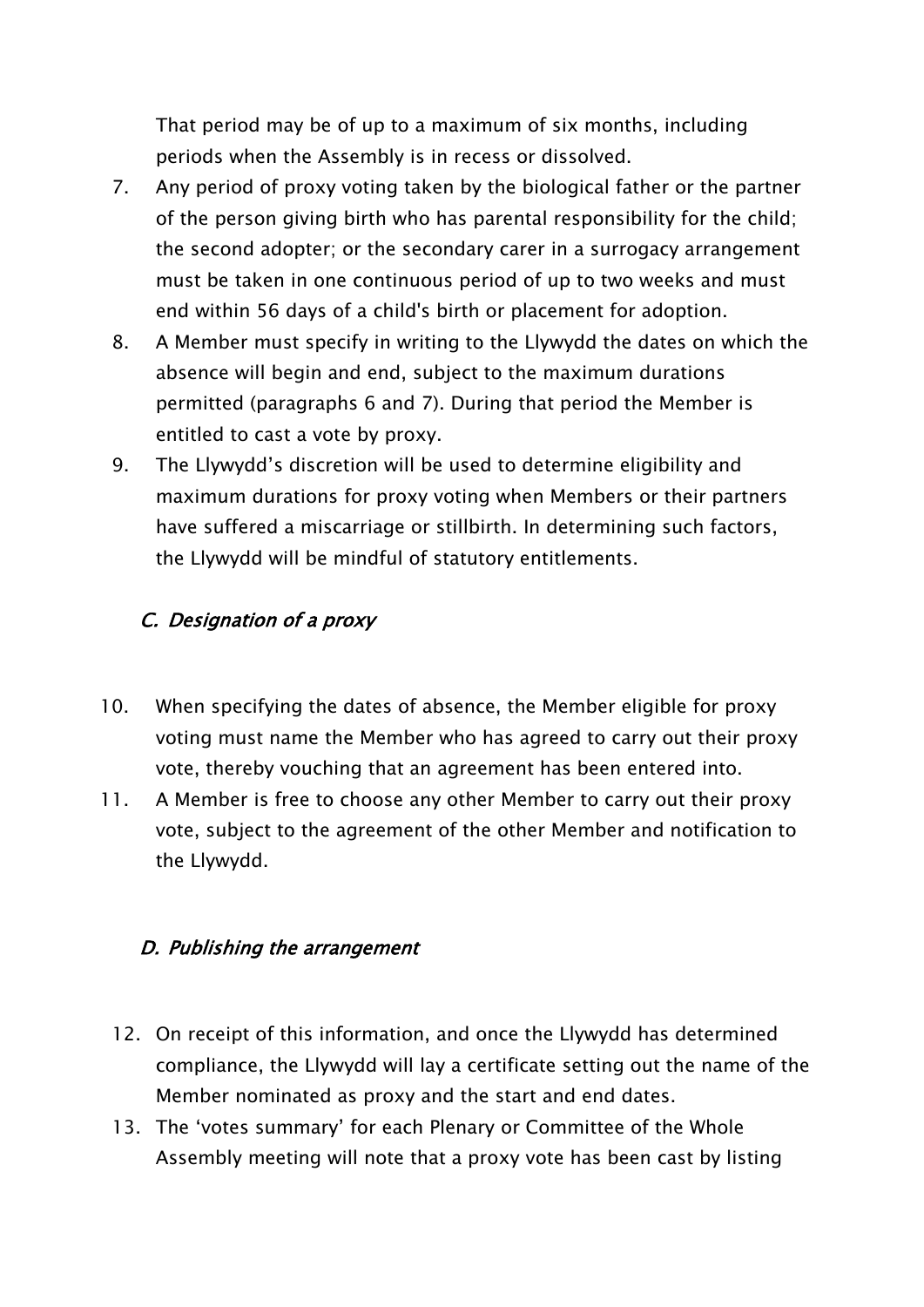the Member and how they voted in the usual way, in accordance with Standing Orders 12.48 and 17.35, and by noting which Member cast a proxy vote on their behalf.

# E. Varying the arrangement

- 14. A Member who wishes to change the Member who is their proxy, to end their period of proxy voting earlier than originally notified, or to cast a vote in person on (a) specific item(s) of business, or suspend the arrangement for a period of time, must give written notice to the Llywydd as soon as is reasonably practicable after the circumstances that have led to the request become known (for example, publication of Plenary agenda, tabling of motion). The Llywydd will use his or her discretion to determine compliance in these circumstances.
- 15. The Llywydd will issue and lay a new certificate under paragraph 12 if required.
- 16. Changes of proxy made for a specified period will take effect from the start (or end) of the day(s) specified.

## F. Exercising the proxy vote

- 17. A Member eligible to vote by proxy must agree with the Member nominated as their proxy when the proxy vote will be cast and how it will be exercised on each vote.
- 18. A Member designated as a proxy must act in strict accordance with the instruction given by the absent Member.
- 19. A Member designated as a proxy may cast their own vote one way and the proxy vote in the other, and may cast a proxy vote without casting their own vote at all.
- 20. A Member registered as voting by proxy who wishes to vote in person will be entitled to do so, provided that the Llywydd has been notified as soon as is reasonably practicable after the circumstances that have led to the request became known (paragraph 14). The Llywydd's discretion will be used to determine compliance in these circumstances.